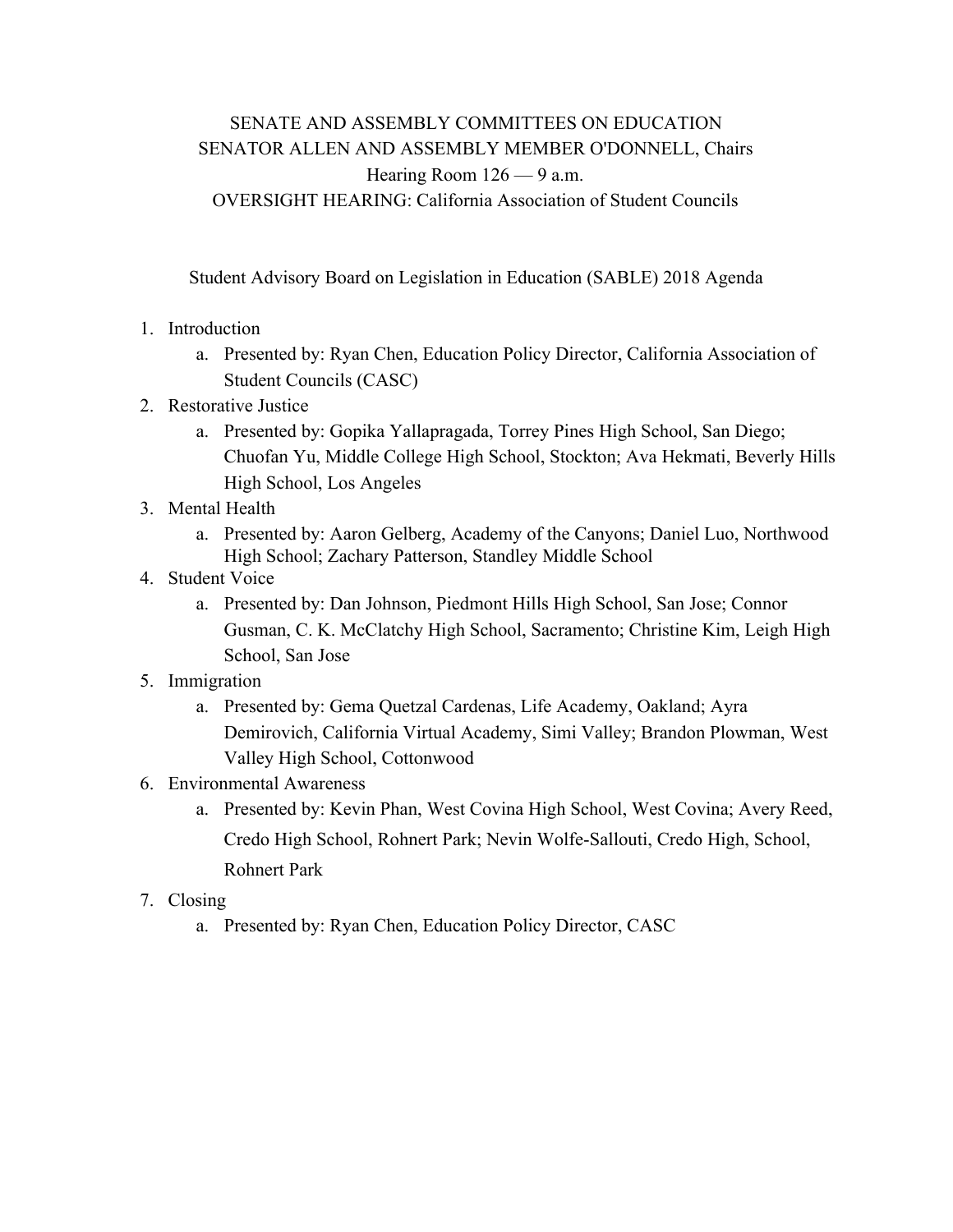## The Student Advisory Board on Legislation in Education Wednesday, January 17, 2018, Item #1

| Topic:       | Restorative Justice                                                                           |
|--------------|-----------------------------------------------------------------------------------------------|
| Speakers:    | Gopika Yallapragada, Torrey Pines High School, San Diego; Chuofan Yu, Middle College High     |
|              | School, Stockton; Ava Hekmati, Beverly Hills High School, Los Angeles                         |
| Writers:     | Joseph Scariano, Imperial High School, Imperial; Christopher Pak, Sierra Vista Middle School, |
|              | Irvine; Josiah Meade, West Valley High School, Redding; Paul Andrew Osian, Middle College     |
|              | High School, Stockton; Darren Wang, Troy High School, Fullerton; Elizabeth Corr, McFarland    |
|              | High School, McFarland; Judy Min, Troy High School, Fullerton; Anthony Davis, Southern        |
|              | Trinity High School, Mad River                                                                |
| Facilitator: | Kali Smiley, California State University, Sacramento                                          |
| Research:    | Mori Leveroni, Hamilton High School, Chico                                                    |

### **I. PRIORITY**

The Student Advisory Board on Legislation in Education, a program of the California Association of Student Councils, has identified the implementation of restorative justice programs into disciplinary systems of districts throughout California as a priority.

## **II. RECOMMENDED LEGISLATIVE ACTION**

The Student Advisory Board on Legislation in Education strongly advocates that the California Legislature creates a one-time competitive grant that will be awarded by the California Department of Education to a select number of school districts which have created a plan to implement restorative justice programs.

#### **III. STATEWIDE IMPLEMENTATION DETAILS**

The California Department of Education will create an application process for a one-time competitive grant to be awarded to a number of districts which the Department of Education has deemed to have the most effective plan to implement restorative justice. Restorative justice is defined as a holistic approach to discipline that focuses on the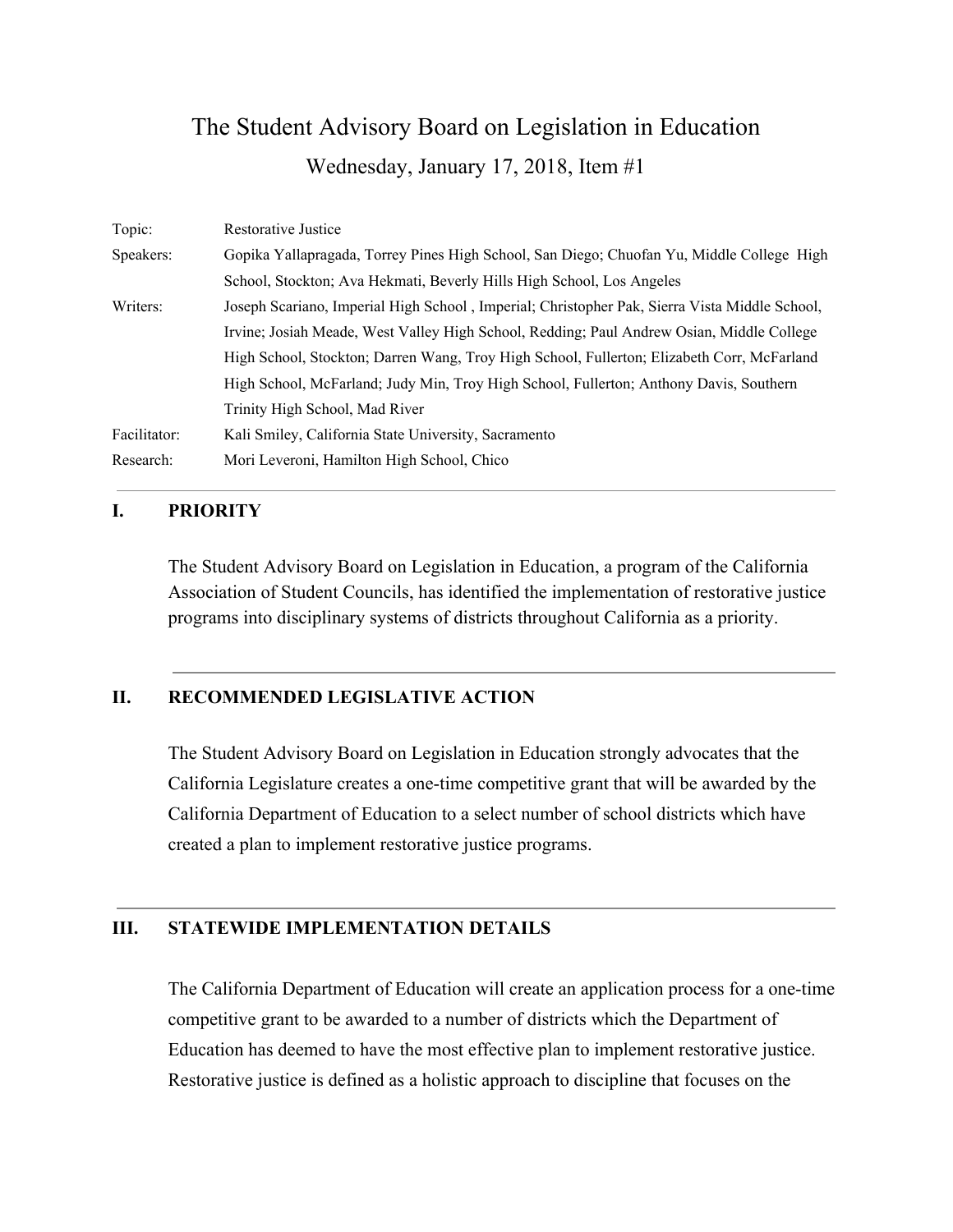rehabilitation of offenders through reconciliation with victims and the community as a whole. Forms of restorative justice include but are not limited to:

- Restorative discussions discussions led by peer mentors or other trained facilitators to mediate minor student disputes, minor disruptions, interpersonal conflicts, challenging situations, and etc.
- Dialogue circles circles consisting of entire classes, school council, and other staffs available to resolve class issues and problems affecting students as a whole
- Peer Jury a jury system led by restorative justice coordinators, peer jurors, and staffs that handles staff or student-related conflicts or any harm regarding any persons or properties
- Mediation and Conferencing Meetings led by professional facilitators or family members to resolve student conflicts, staff-student conflicts, minor issues involving harm to persons or properties, and etc.

It is within the discretion of the California Department of Education to decide how many districts will be awarded the grant and how much money will be allotted for the grant. Furthermore, the Department of Education also has the capacity to renew such a grant. Districts that apply for these grants must create a plan to implement restorative justice that is used before or in addition to cases of suspension and expulsion.

## **IV. KEY ISSUES**

- Many administrative authorities over-rely on ineffective traditional methods to conduct disciplinary actions.
- Administration tends to react to misbehavior instead of initiating an investigation to determine the root cause of the offense, usually leading to further offenses.
- Many school districts are unaware of the positive outcomes of restorative justice.
- Administrators who are unaware of restorative justice are skeptical to implement restorative justice because they assume extensive resources are needed or that it is ineffective.
- Students who experience suspension or expulsion are ten times more likely to dropout of high school and go through the juvenile justice system.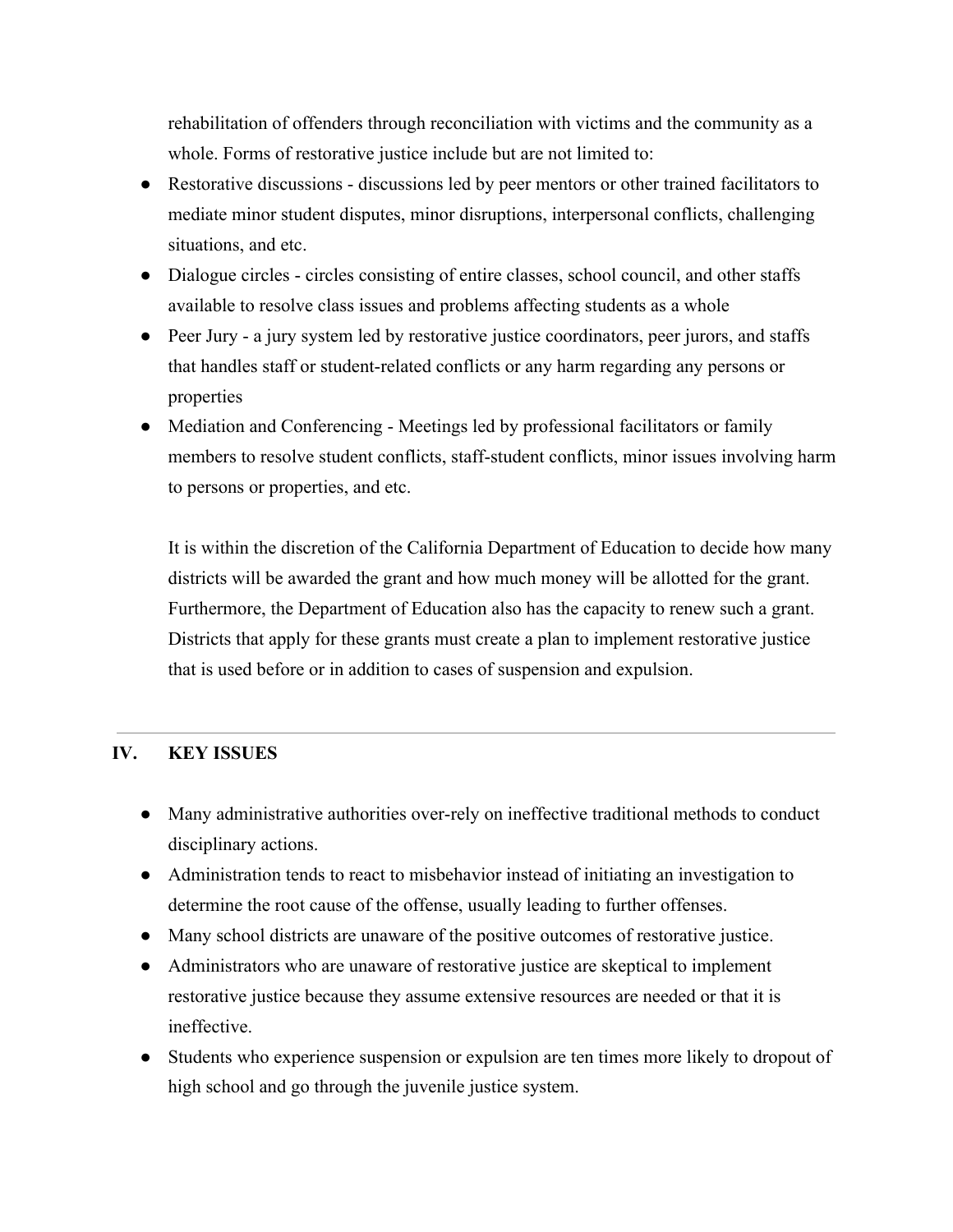- In California, the rate of youth recidivism, or the tendency of perpetrators to reoffend, is as high as 90%.
- Suspensions and expulsions deprive students of their educational opportunities and reduce the amount of funding received by the school district.

## **V. PROVEN RESULTS**

- A study published in *Youth Violence and Juvenile Justice* stated that the implementation of restorative justice reduced the number of youth recidivism from 50% to 31%.
- Schools in Peoria, Illinois, have implemented dialogue circles as a form of restorative justice and has since experienced a 43% drop in detention referrals of African American students.
- In Merced, California, six schools have implemented restorative justice and experienced a decrease in suspension ranging from 20% to 40%.
- Restorative justice has been proven to lower dropout rates, which decreases the chances of students becoming financially troubled or conducting a crime. This will save schools countywide approximately \$120,000 per year.

## **VI. FISCAL ANALYSIS**

The amount of money awarded for the grant as well as the number of grants awarded will be decided as per the discretion of the California Department of Education; however, the amount of money awarded should be substantial enough to promote the submission of a significant number of district applications, thus incentivising the generation of more restorative justice programs throughout California. Additionally, there will be costs dedicated to staff who craft the aforementioned application and who select the school(s) receiving the grant.

## **VII. RATIONALE**

The implementation of restorative justice programs results in significant decreases in expulsion, suspension, and recidivism. The significant decrease in rates of expulsion and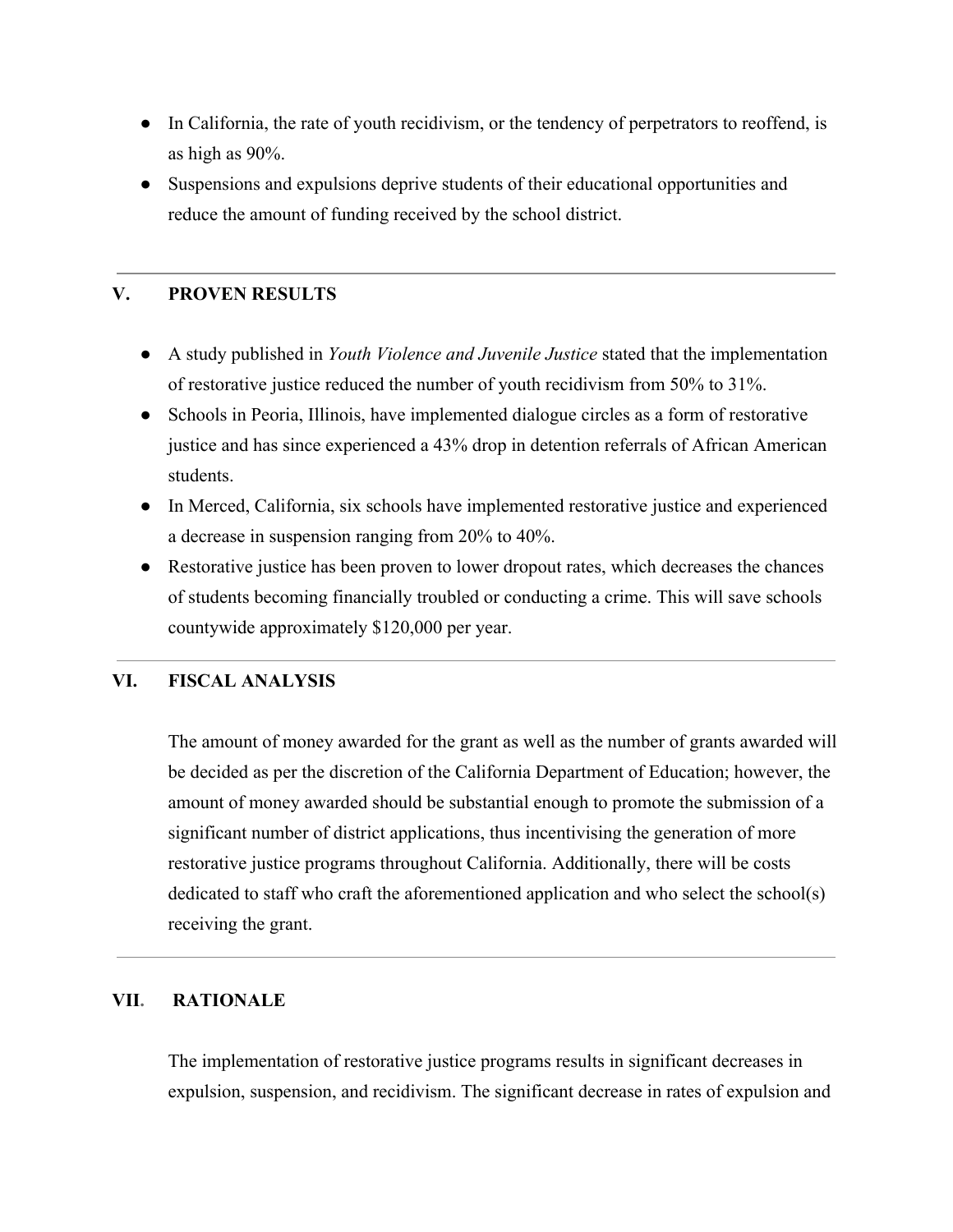suspension means less students are losing crucial instructional time in the classroom. Protecting students from the loss of this class time in turn also protects students from falling into a vicious cycle. Students who are taken out of the classroom as a punishment are then frustrated when they quickly fall behind in school. This frustration is then expressed in other suspendable actions on campus and the cycle repeats. This is the result of the current disciplinary system in California, a continuous cycle of frustration and punishment for the very people it should heal. Restorative justice is proven to break this cycle. An example of this is shown in the case of a student from Oakland Unified School District. In that case, a student had a 0.77 GPA and severe anger mismanagement. After being legally charged with assault with firearms, the student underwent restorative justice programs. As a direct result, the student became more motivated and eventually graduated with a 3.27 GPA and is attending the University of Florida to pursue a career in marine biology. This coupled with the recorded thirty-five percent drop in detention referrals clearly shows restorative justice programs will reduce recidivism rates, dropout rates, detention rates, suspension rates, and other negative indicators in education while providing a long-term benefit for the students, the school culture, and the community.

### **VII. SUMMARY OF PREVIOUS STATEWIDE DISCUSSION AND ACTION**

- A. Previous California Association of Student Council Recommendations:
	- a. Discipline, SABLE 2017 Recommended the implementation of restorative justice programs in all school districts as the foremost alternative measure prior to issuing standard disciplinary actions.
- B. Previous Pertinent Regulations and Policy:
	- a. Education Code Section 48900 addresses pupil disciplinary measures
- C. Previous Legislations:
	- a. SB 607 (Skinner) (2017) Eliminates the authority to suspend or recommend to expel students in kindergarten or grade one to five for the reasons of class disruption or willful defiance.
	- b. AB 576 (Levine) (2017) School employee is required to make an effort to contact the student's parent or guardian to schedule a conference before the student's suspension. The parent or guardian must be informed about the suspension before it takes effect.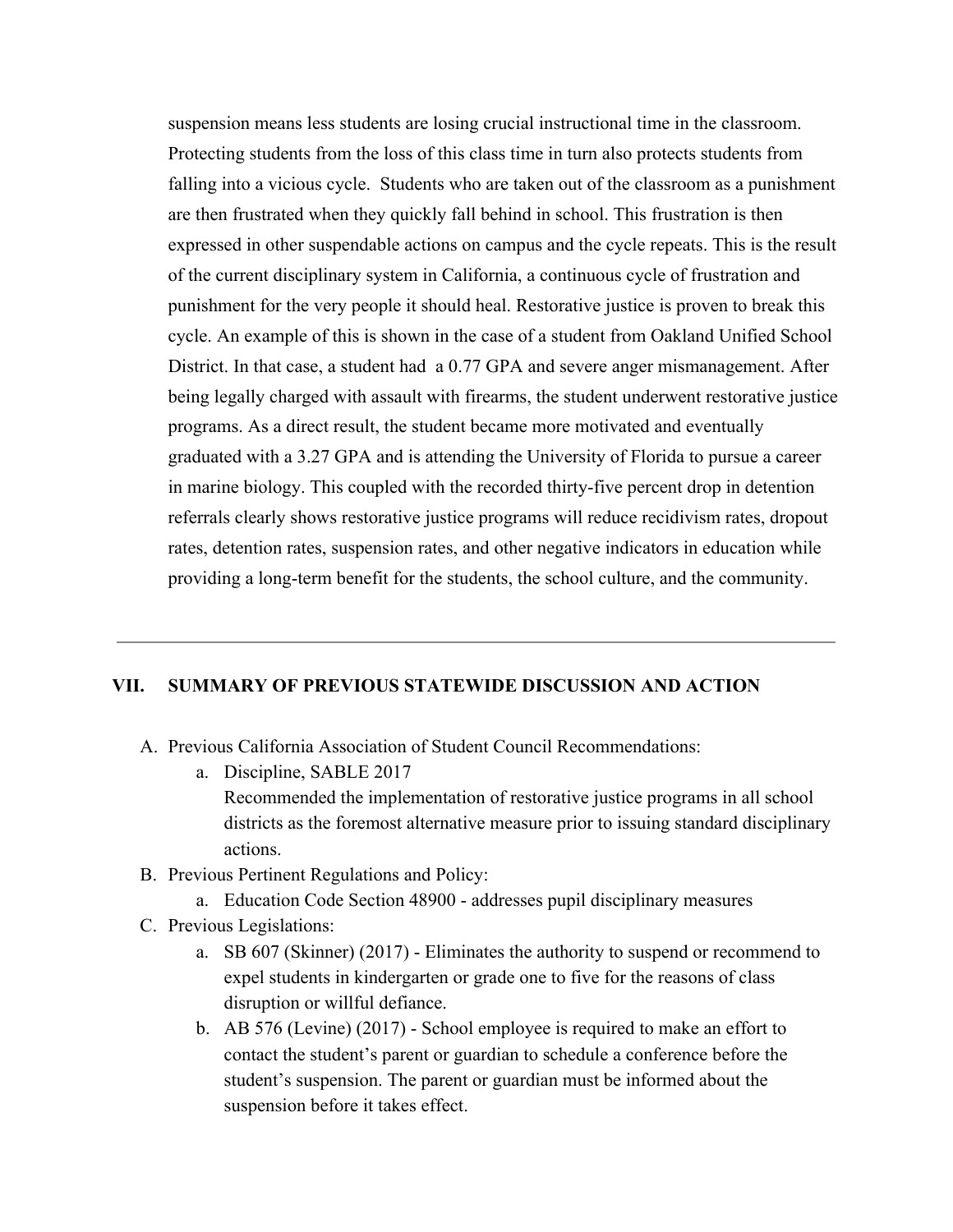- c. AB 667 (Reyes) (2017) At the informal conference before a student is suspended, the student should be informed about alternative measures available before the suspension is imposed.
- d. AB 420 (Dickinson) (2014) Eliminates the authority to suspend a student in kindergarten to third grade for disrupting school activities or willful defiance.
- e. Proposition 47 (2014) Reduce penalty for less-serious drug or property crimes. The money that the state saves from the reduce in penalty will fund mental health and drug programs, K-12 education, and crime victims.
- f. AB 1729 (Ammiano) (2012) Authorizes the use and documentation of other means of correction and alternatives to suspension or expulsion that are age appropriate and designed to address the pupil's specific misbehavior; and, defines other means of correction.
- g. AB 2242 (Dickinson) (2012) If the superintendent determines that a pupil has disrupted school activities the pupil may be subject to other means of correction such as, community service during nonschool hours.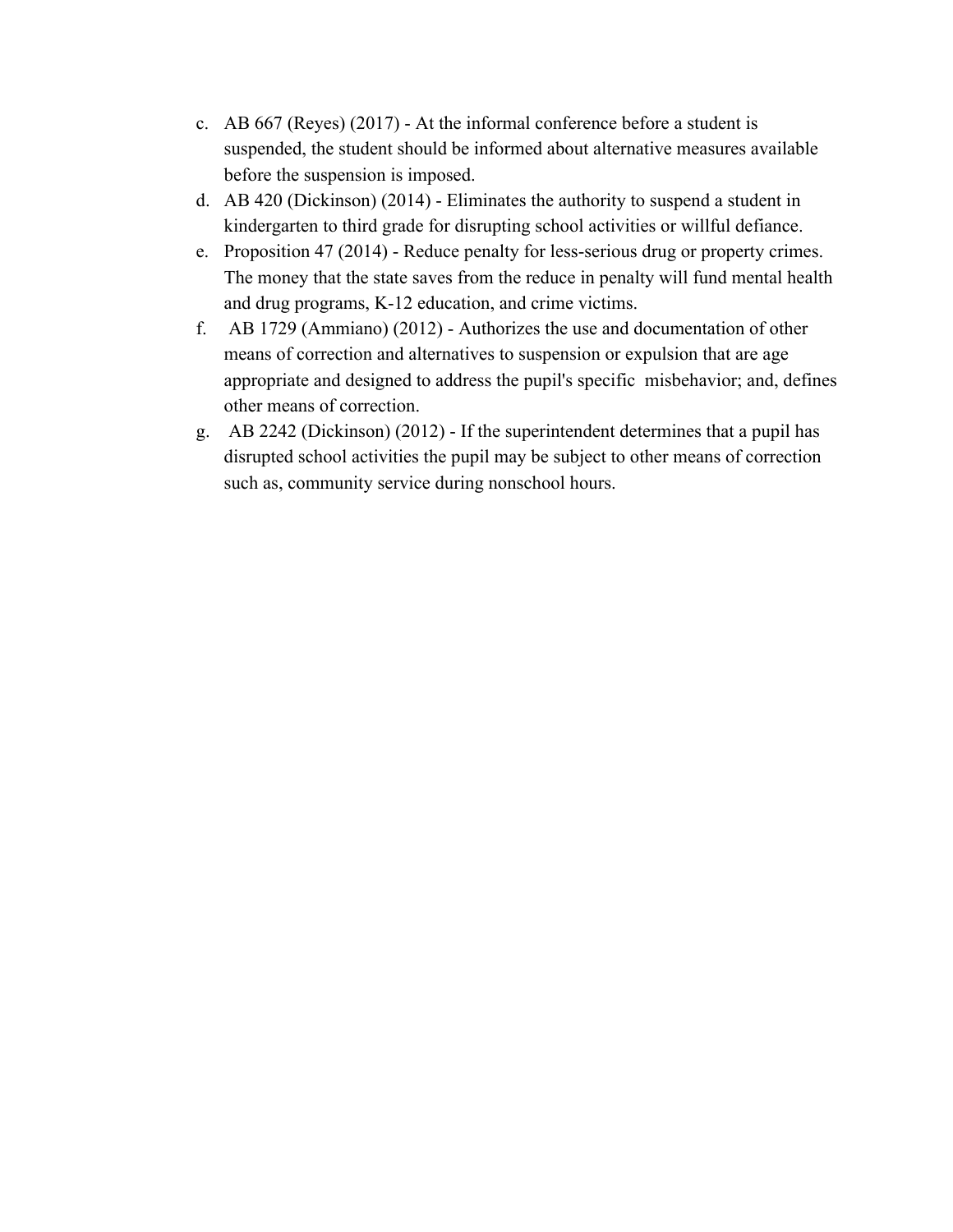## The Student Advisory Board on Legislation in Education

Wednesday, January 17, 2018, Item #2

| Topic:       | Mental Health                                                                               |
|--------------|---------------------------------------------------------------------------------------------|
| Speaker:     | Aaron Gelberg, Academy of the Canyons; Daniel Luo, Northwood High School; Zachary           |
|              | Patterson, Standley Middle School                                                           |
| Writers:     | Aravind Sharma, Rocklin High School; Elijah Tsai, Lincoln High School; Kavina Desai, Santa  |
|              | Teresa High School; Man Tang, Edgewood High School; Melani Thrasher, Frontier High School;  |
|              | Vidhima Shetty, California High School; Rebecca Zamora, Sylmar Charter High School, San     |
|              | Ramon, Jennifer Su, Rio Americano High School; Jonathan Meshkani, Beverly Hills High School |
| Facilitator: | Jadrian Teunissen, Willamette University, Salem                                             |
| Research:    | Kenneth Kim, Brea Olinda, Brea                                                              |

### I. **PRIORITY**

The Student Advisory Board on Legislation in Education, a program of the California Association of Student Councils, identifies the proper implementation of mental health standards as a priority.

## II. **RECOMMENDED LEGISLATIVE ACTION**

The Student Advisory Board on Legislation in Education recommends that the Senate and Assembly Committees on Education create a task force appointed by the Superintendent of Public Instruction that includes stakeholders such as teachers, students, parents, and psychologists who will evaluate the implementation of existin\*g mental health standards in the California Education System.

## III. **PROVEN RESULTS AND RATIONALE**

- In a multi-site, randomized controlled research trial in Alberta, Canada, both students and teachers showed a significant increase in knowledge regarding mental health and attitudes towards mental health when correctly integrated into the school curriculum and taught by teachers.
- According to a 2017 study in the *Harvard Review of Psychiatry*, the effective integration of school-based mental health programs nationally, had short and long-term benefits such as reducing anxiety, bullying, and the rates of substance abuse among youth.
- A study by the US National Library of Medicine National Institute of Health states that the implementation of a prevention promotional program in the primary tier of education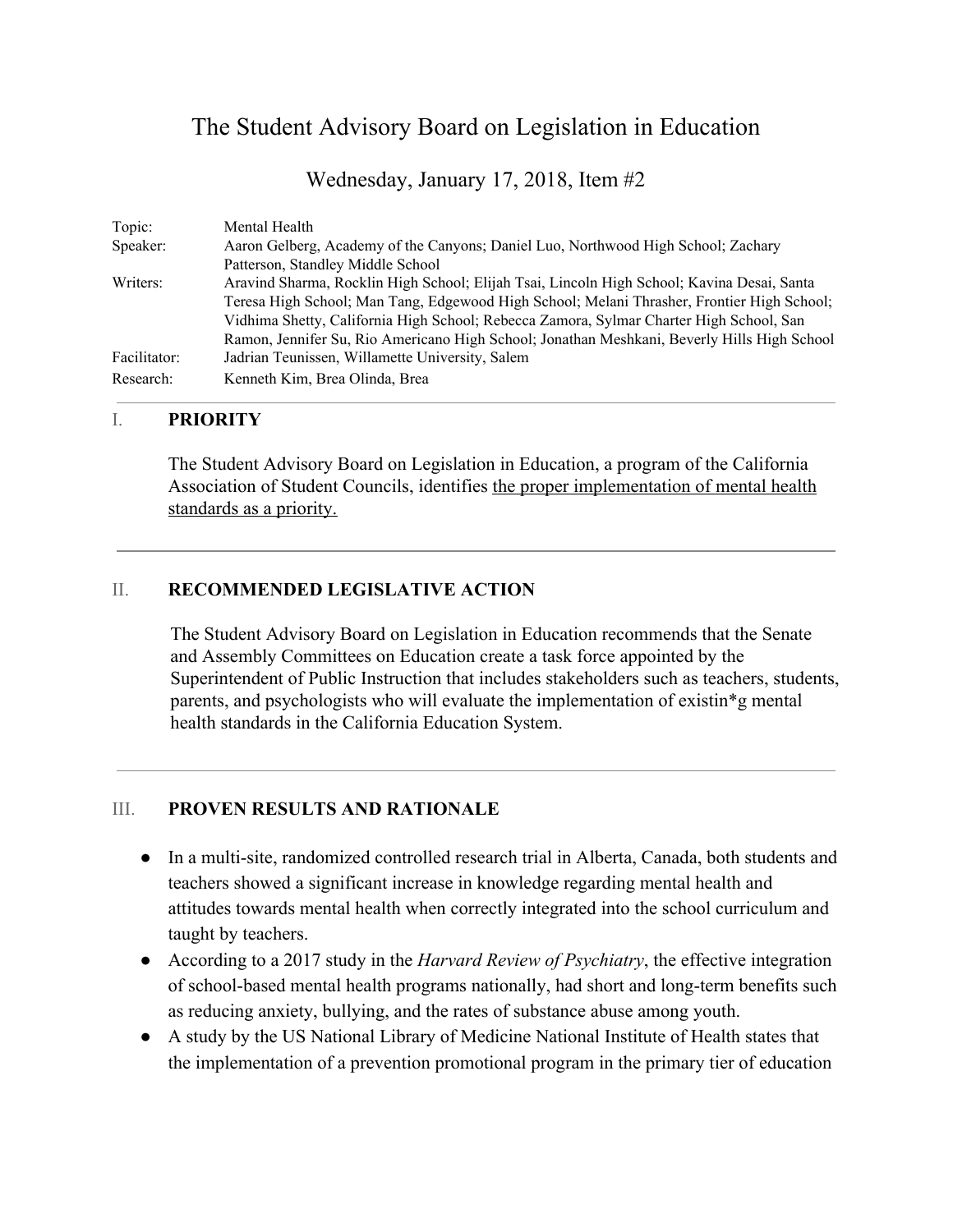was proven highly successful, for example students were less likely to experience anxiety, depression, or deliberate self harm.

- Children spend more time in their school than in any other formal institution. Schools are responsible for much of the students' mental health and wellbeing development.
- $\bullet$  In a sample of eleven (11) students from various schools in the California education system, zero (0) received formal mental health education in their respective middle schools.

## IV. **KEY ISSUES**

- Students have an inadequate understanding about mental health issues across the California education system.
- According to the US Department of Health and Human Services, more than 90% of children who commit suicide have a pre-existing mental health condition.
- There are Health Education contents standard-curriculum embedded from K-12 that include standards on mental health. However, schools do not enforce or emphasize these existing standard-curriculum in classes enough.
- There is a positive correlation between severe mental health illness in students, especially high school students, and suicide rate among teens.
- Suicide is the second leading cause of death among youth. A large amount of youth have considered (17 percent of high school students) suicide and over 8 percent of high school students have attempted suicide.

## V. **FISCAL ANALYSIS**

The proposal's requirement for a task force to provide recommendations for the proper implementation of mental health standards will result in minor and absorbable costs such as transportation and housing.

## VI. **SUMMARY OF PREVIOUS STATEWIDE DISCUSSION AND ACTION**

## A. **Previous Legislative Action:**

- **AB 3632:** required counties to provide mental health services to students who needed these services in order to benefit from their education
- B. **Current Legislative Action:**
	- **AB 1261:** requires governmental body of a local educational agency that serves pupils in grades 7-12 to adopt a policy on the prevention of suicide that particularly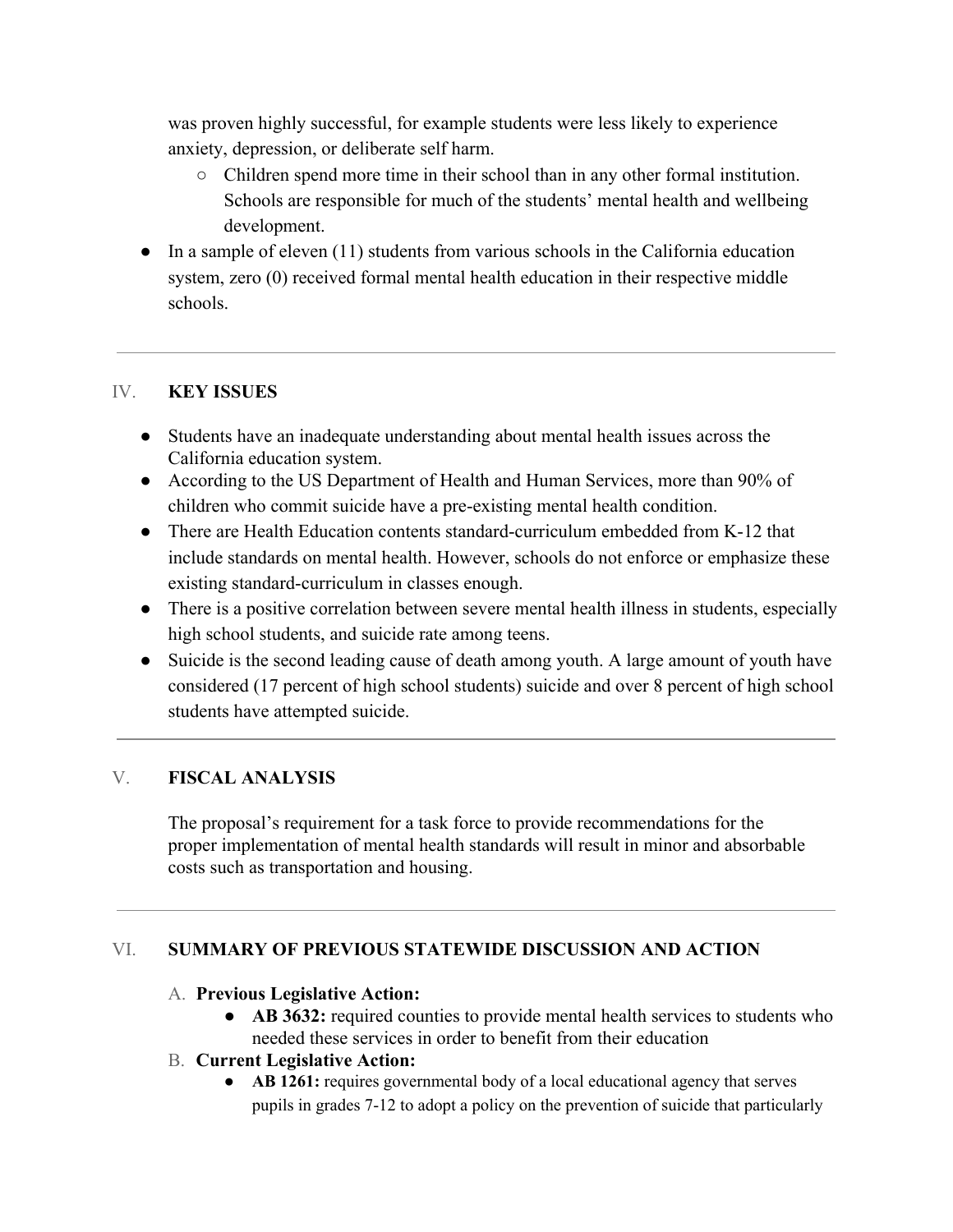addresses the preventative measures needs of students with a high risk of suicide as well as students under disciplinary procedures

- C. Past CASC/Student Action
	- **● SABE 2017: Mental Health--** Delegates recommended that the California State Board of Education urge the state legislature to require one semester (.5 units) of health education, including the current mental health standards, as a state minimum course requirement for graduation.

## VII. **SUMMARY OF LOCAL ACTION**

- A. Schools in Glassboro, New Jersey have a comprehensive lesson plan tackling the different mental health , which has been proven by researchers at Rowan University to improve student cognitive and engagement levels.
- B. A large randomized controlled trial in Ottawa, Ontario, Canada demonstrates the effectiveness of curriculum emphasizing on mental health literacy holds on a student population while establishing that the high school students tested had a more positive attitude towards mental health.
- C. Wisconsin law requires schools to educate students about suicide prevention using health curriculum, thus, lower suicide rates among students.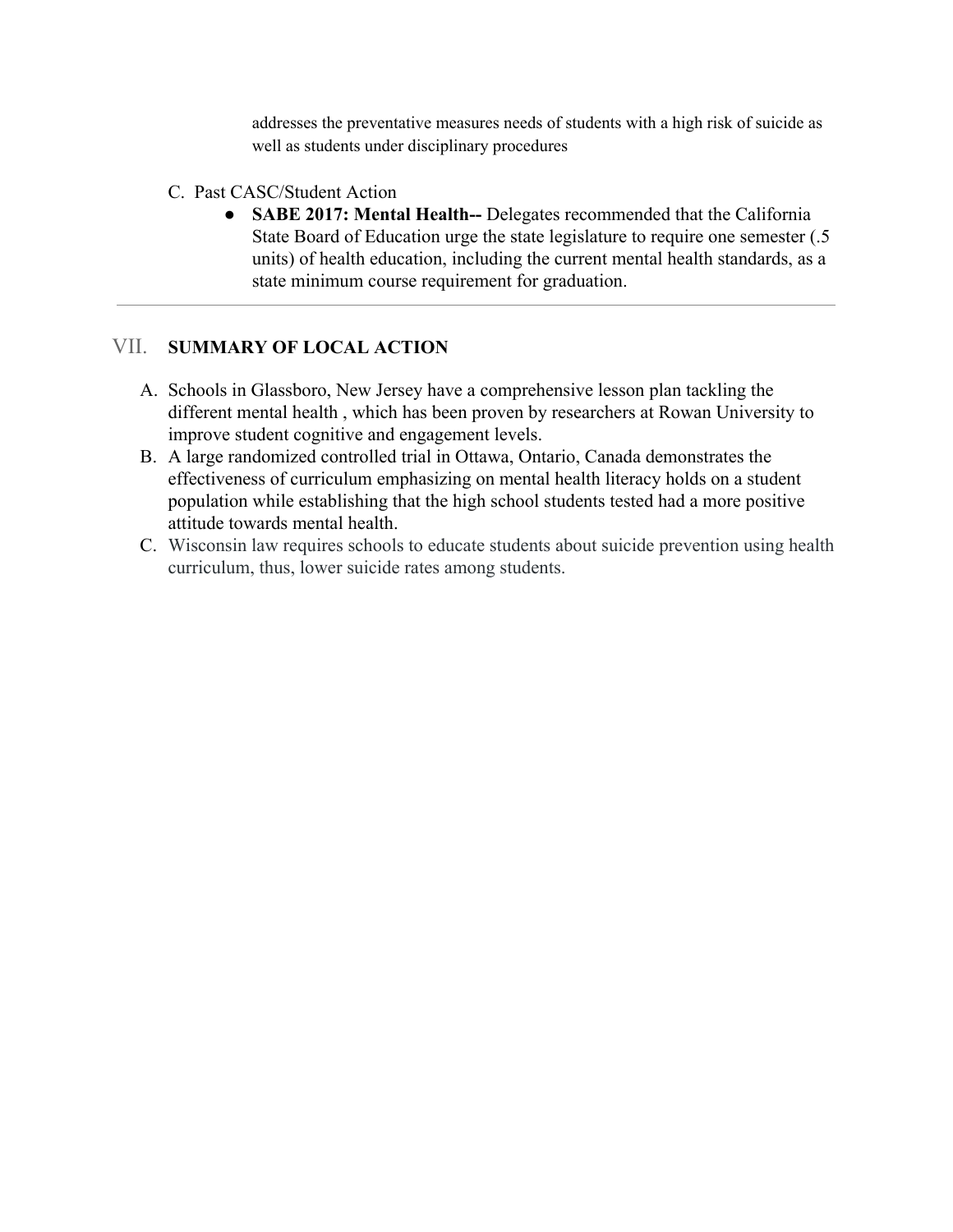# The Student Advisory Board on Legislation in Education Wednesday, January 17th, 2018, Item #3

| Topic:       | <b>Student Representation</b>                                                            |
|--------------|------------------------------------------------------------------------------------------|
| Speakers:    | Dan Johnson, Piedmont Hills High School, San Jose; Connor Gusman, C. K. McClatchy High   |
|              | School, Sacramento; Christine Kim, Leigh High School, San Jose                           |
| Writers:     | Annie Hu, Diamond Bar High School, Diamond Bar; Karen Nguyen Vo, Middle College High     |
|              | School, Stockton, Quincy Johnston, C. K. McClatchy High School, Sacramento; Xavier       |
|              | Valladarez, Southwest Senior High School, San Diego; Brandon Dela Cruz, Newark Memorial  |
|              | High School, Newark; Vincent Xie, Walnut High School, Walnut; Mark Napasa, Pacifica High |
|              | School, Garden Grove; Siena Burgart, Newark Memorial High School, Newark;                |
| Facilitator: | Krystal Hu, Duke University, North Carolina                                              |
| Research:    | Michaela Earl, Beaumont High School, Beaumont                                            |

## **I. PRIORITY**

The Student Advisory Board on Legislation in Education, a program of the California Association of Student Councils, has come to a consensus that in California, identifies the lack of adequate opportunities for student representation on state level best practices identification as a priority.

## **II. RECOMMENDED LEGISLATIVE ACTION**

The Student Advisory Board on Legislation in Education proposes for the California State Legislature to urge the State Superintendent of Public Instruction (SPI) to appoint a high school student representative to all future task forces that address an issue in which students are directly involved.

## **III. RATIONALE AND PROVEN RESULTS**

The input of students, who are the primary stakeholders of the education system and experience its day-to-day workings, is the most accurate reflection of their learning environment. Therefore, the student input has the ability to better inform the task forces convened by the SPI of the effects of existing and prospective policies towards students by offering their perspective, leading to more effective implementations and progress in education, as shown in the following cases: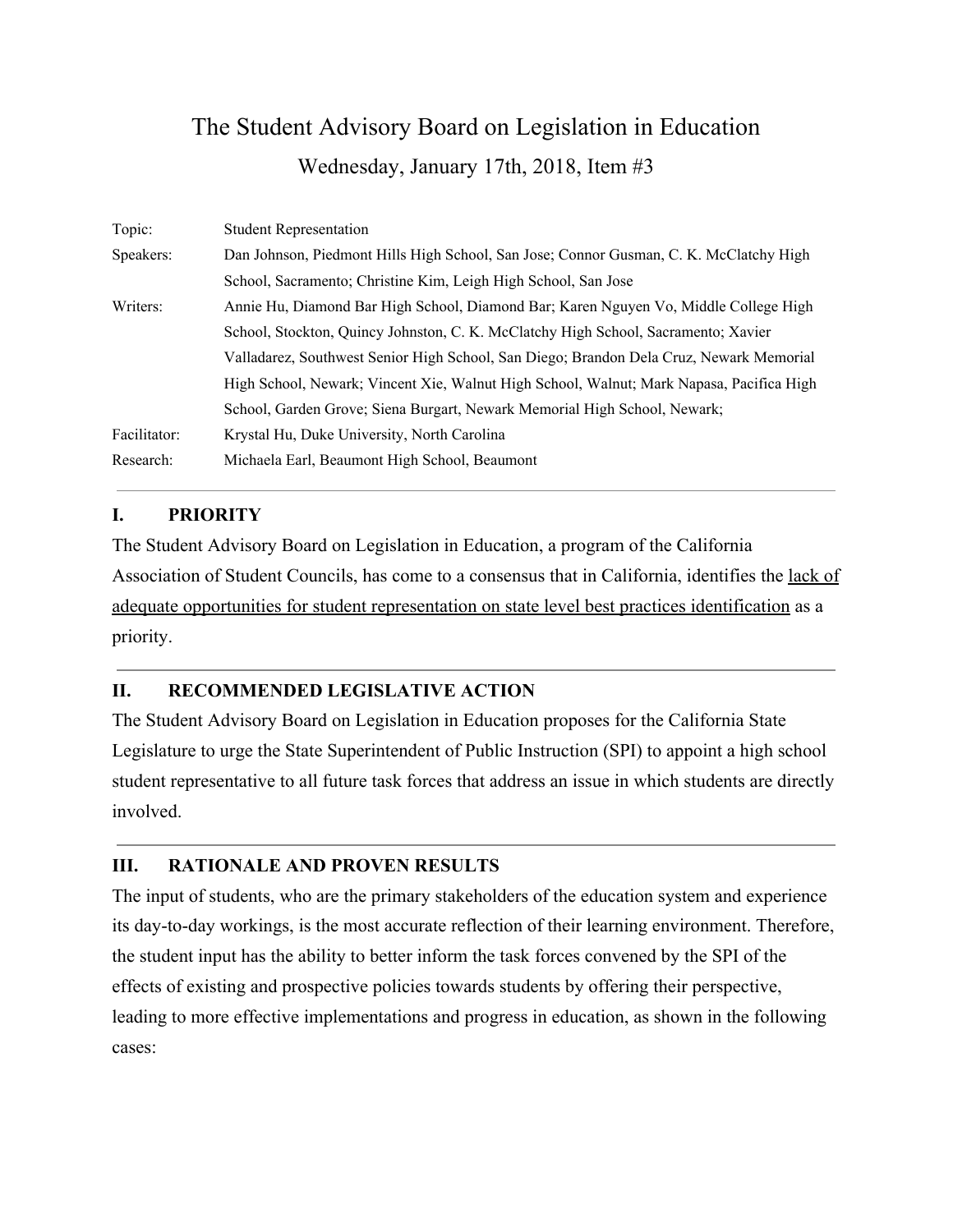- The Superintendent and board in the East Side Union High School District in Santa Clara County created the Student Voice Task Force which is giving students an active voice directly in their school governance.
- Student representatives participating in the mission and vision statements task force of Sweetwater Union High School District led to statements that represent all members of the school district community.
- The student members on the California State Board of Education, and the State Boards of Education of other states, help represent student opinions to their respective Boards.
- Local district Boards of Education utilize student members to solicit student opinion on policies.

## **IV. KEY ISSUES**

- Information sharing entities in the California education system lack student representation. For example, the single CASC representative on the Alliance for Continuous Improvement (ACI) is the only source of student representation on the issue of the dashboard.
- Other task forces, such as the statewide STEM task force, did not include a student representative even though they are aimed towards students who are the primary stakeholders in K-12 STEM education.
- There is a need for a liaison between the local and state level to provide diverse student groups a platform to provide input on a state level.

## **V. FISCAL ANALYSIS**

The inclusion of student representatives to future task forces regarding K-12 education would create no additional cost to the addition of an adult member.

## **VI. PREVIOUS ACTION**

- EDUCATION CODE-33530
	- The State Board is encouraged to consider the role of other representatives of the educational community in the development of curriculum and instructional materials, including, but not limited to, administrators, governing school board members, pupils, and parents who are reflective of the various ethnic groups and types of school districts in California.
- ASSEMBLY BILL-261<sup>1</sup>

<sup>1</sup> [https://leginfo.legislature.ca.gov/faces/billAnalysisClient.xhtml?bill\\_id=201720180AB261](https://leginfo.legislature.ca.gov/faces/billAnalysisClient.xhtml?bill_id=201720180AB261) (Bill Analysis)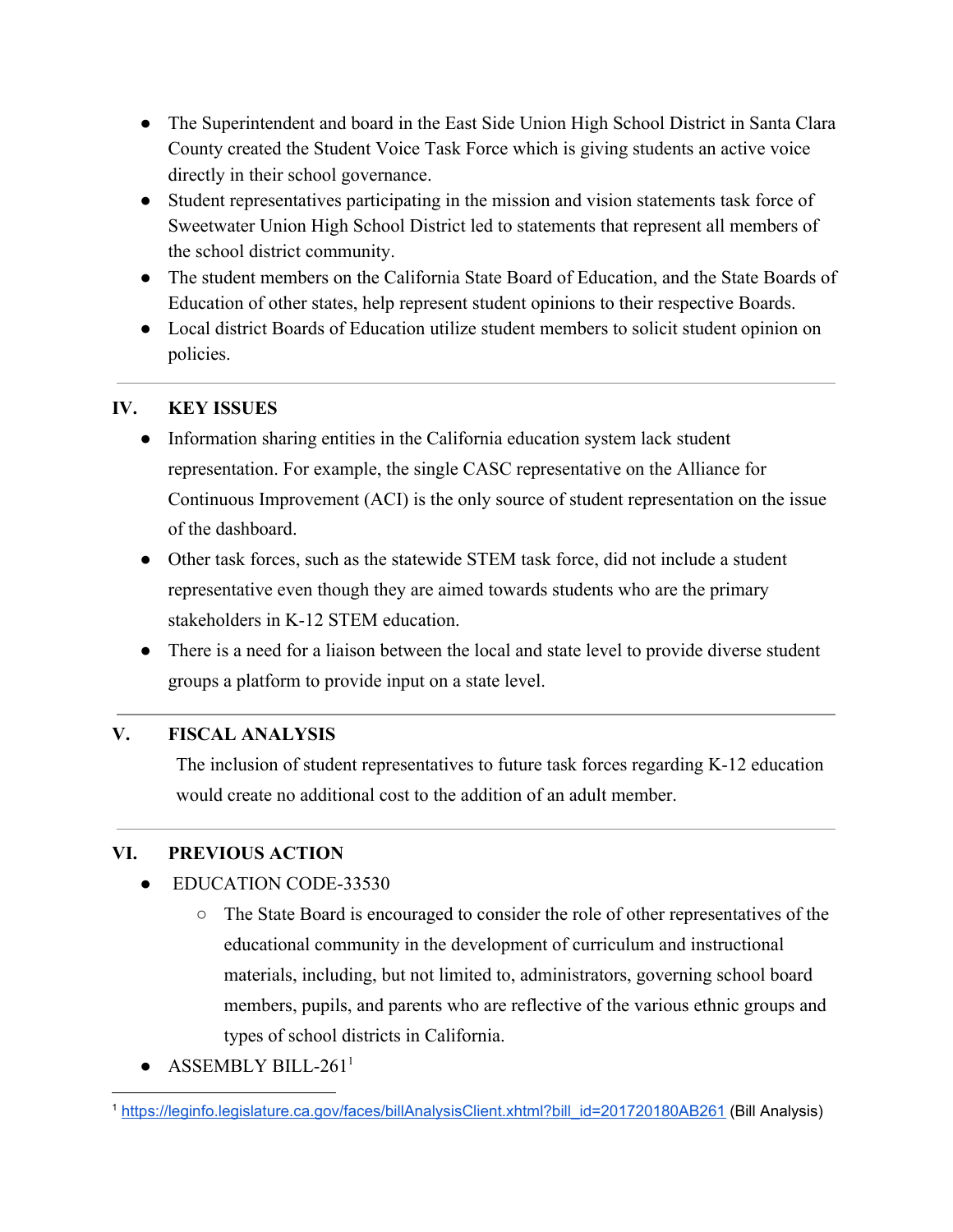- The intention of AB-261 is for a pupil member of the governing board of a school district shall have preferential vote.
- ASSEMBLY BILL 1204
	- This bill encourages the State Board to appoint a student representative to the Instructional Quality Commission. The member would serve one-year as a full voting member.
- SENATE BILL-532
	- Senate Bill-532 mandates that within 60 days of a receipt of a petition for pupil representation or at least the next regularly scheduled board meeting that the governing board order the inclusion of at least one non-voting pupil member.
- SENATE BILL-468
	- This bill mandates that Student Board Members are to receive all open meeting materials at the same time the materials are presented to the board members, and requires governing boards to invite the student member to staff briefings provided to board members or provide a separate briefing within the same timeframe as the briefing of board members<sup>2</sup>.

## **CASC STUDENT ACTION**

- In 2016 the Student Advisory board on Education recommended that the Education Technology task force be reconvened and include at least one student member. This committee would act as a resource for and recommend best practices regarding implementation of technology in schools to school districts.
- In 2009 the Student Advisory Board on Legislation in Education recommended that the legislature established standards for informing students of upcoming policy decisions that affect them, with advisors and principles informing students about pending decisions that they could weigh in on.

<sup>&</sup>lt;sup>2</sup> [https://leginfo.legislature.ca.gov/faces/billAnalysisClient.xhtml?bill\\_id=201720180SB468](https://leginfo.legislature.ca.gov/faces/billAnalysisClient.xhtml?bill_id=201720180SB468) (Bill Analysis)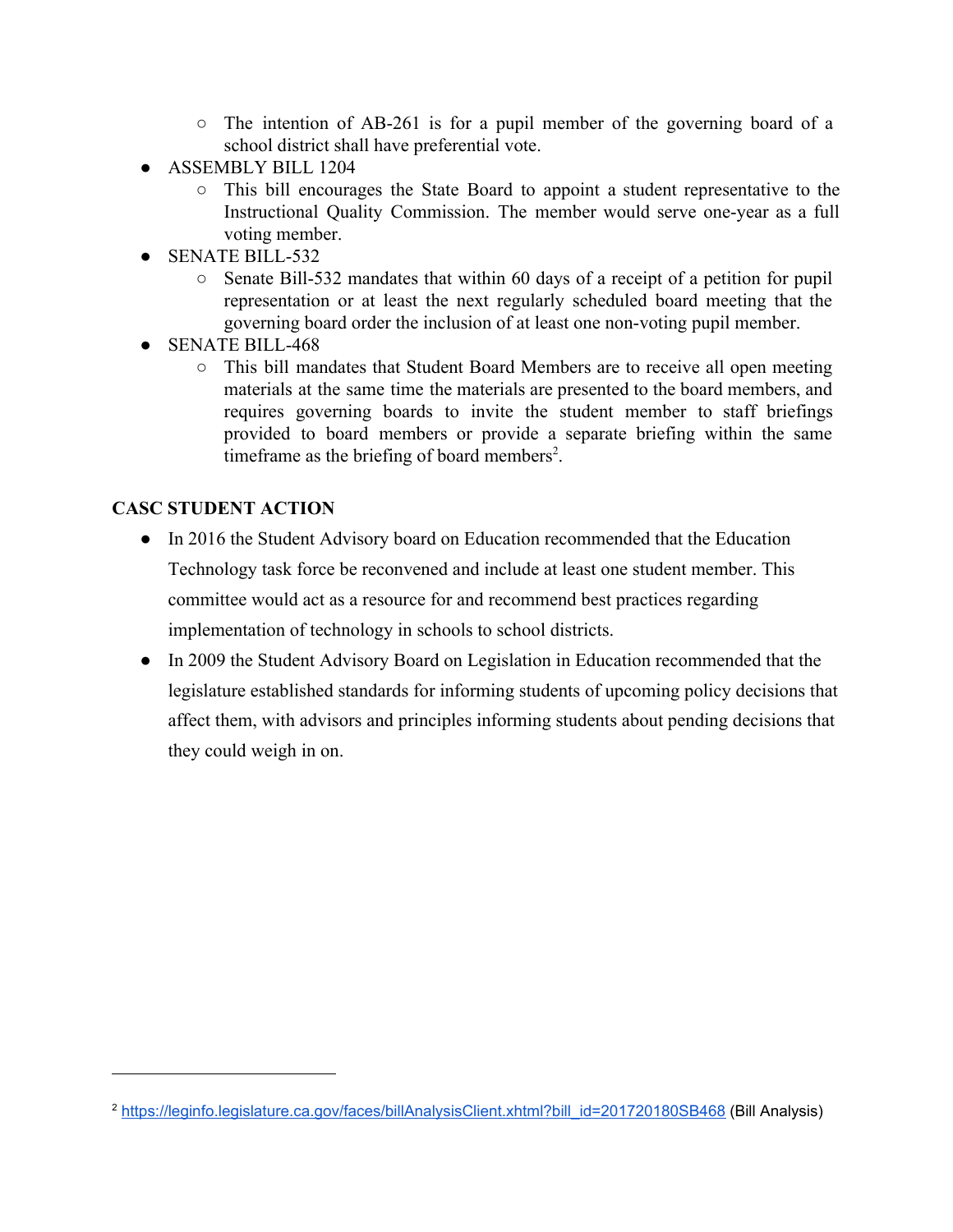## The Student Advisory Board on Legislation in Education Wednesday, January 17, 2018, Item #4

| Topic:       | Immigration in Education                                                                                     |
|--------------|--------------------------------------------------------------------------------------------------------------|
| Speakers:    | Gema Quetzal Cardenas, Life Academy; Ayra Demirovich, California Virtual Academy; Brandon                    |
|              | Plowman, West Valley High School                                                                             |
| Writers:     | Olivia Ahn, Campbell Hall; Yong Min Lee, Troy High School                                                    |
|              | Group Members: Cathy Sun, University High School; Jaime Rizo, McFarland High School; Crystal Sung, Classical |
|              | Academy High School; Valerie Savala, Imperial High School; Christopher Elizondo, Coronado                    |
|              | High School; Jesus Gonzalez, Rancho Alamitos High School                                                     |
| Facilitator: | Bridget Lee, University of Southern California, Los Angeles                                                  |
| Research:    | Rachel Lu, South Pasadena High School, South Pasadena                                                        |

### **I. PRIORITY**

The Student Advisory Board on Legislation in Education, a program of the California Association of Student Councils, identifies the discrepancy amongst the educational opportunities provided for students of different immigration and citizenship statuses, and the lack a facilitated transition into a new culture and language as a priority.

## **II. RECOMMENDED LEGISLATIVE ACTION**

The Student Advisory Board on Legislation in Education is requesting that the State Legislature allocates funds from the existing Immigrant Student Education Program through a competitive grant process to create three pilot "newcomer" programs.

## **III. STATEWIDE IMPLEMENTATION DETAILS**

School districts will apply for grants to create three pilot "newcomer" programs, each based and modeled after Oakland Unified School District's (OUSD) existing program. Three separate grants be offered to districts of large, medium, and small student population with a significant percentage of these districts being immigrants to participate in these pilot newcomer programs.This program will be funded through allocations from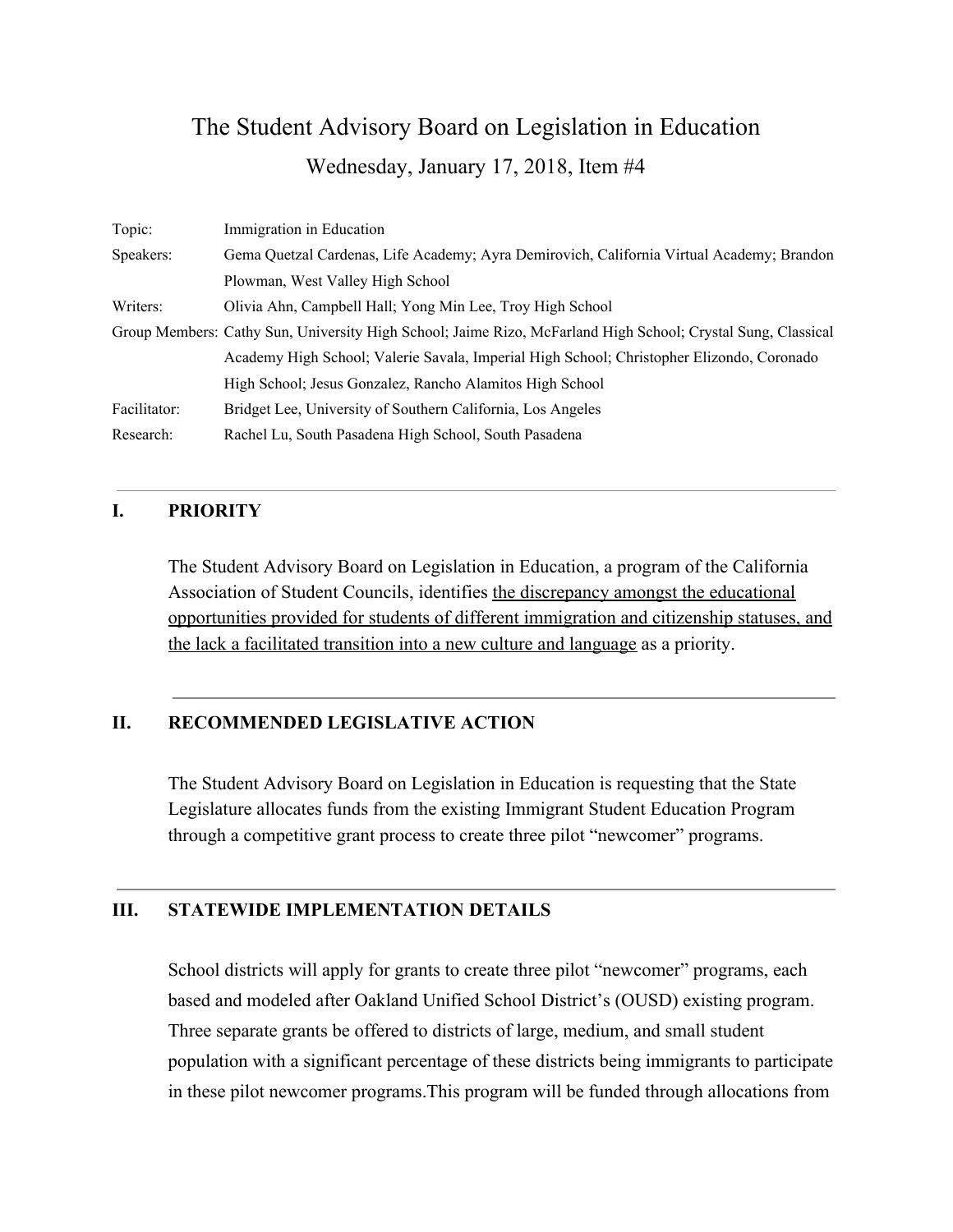the Immigrant Student Education program. "The purpose of the Title III Immigrant Student Education Program subgrants is to pay for enhanced instructional opportunities to immigrant students and their families. LEAs may choose from activities authorized by Title III" (Immigrant Program Overview, California Department of Education). The California Department of Education will determine the fiscal amount from the existing Title III Immigrant Student Education Program for each of the pilot program school districts.

## **IV. KEY ISSUES**

- Immigrant students do not feel safe in the current environment of public schools in California.
	- Migrant Educational Programs (MEP) Title I, Part C does not thoroughly solve the problem of incorporating educational programs to *all* immigrants in California.
		- MEP requires an extensive interview personally conducted by a Migrant Education recruit. Intimate examinations between the immigrant and interviewee entails a background check on both the student and his or her parents, therefore excluding the undocumented minority currently residing in California.
		- Additionally, the eligibility for MEP requires that the student's family has migrated to the United States in the past 3 years. Although there is some leniency for the amount of time families have to apply for MEPs, a lack of social counseling to guide immigrant families on a path to citizenship inadvertently supports oblivious families that are not accustomed to the current programs that are offered in the United States.
	- The Trump Administration's recent policies and statements regarding immigration have propelled the topic into the national spotlight. Controversy has arisen, with strong opposition and advocacy towards the repeal of deferred action programs for immigrants.
- There is a lack of funding to thoroughly support immigration protection programs on a statewide or national level prohibits the academic proficiency of English learning immigrants.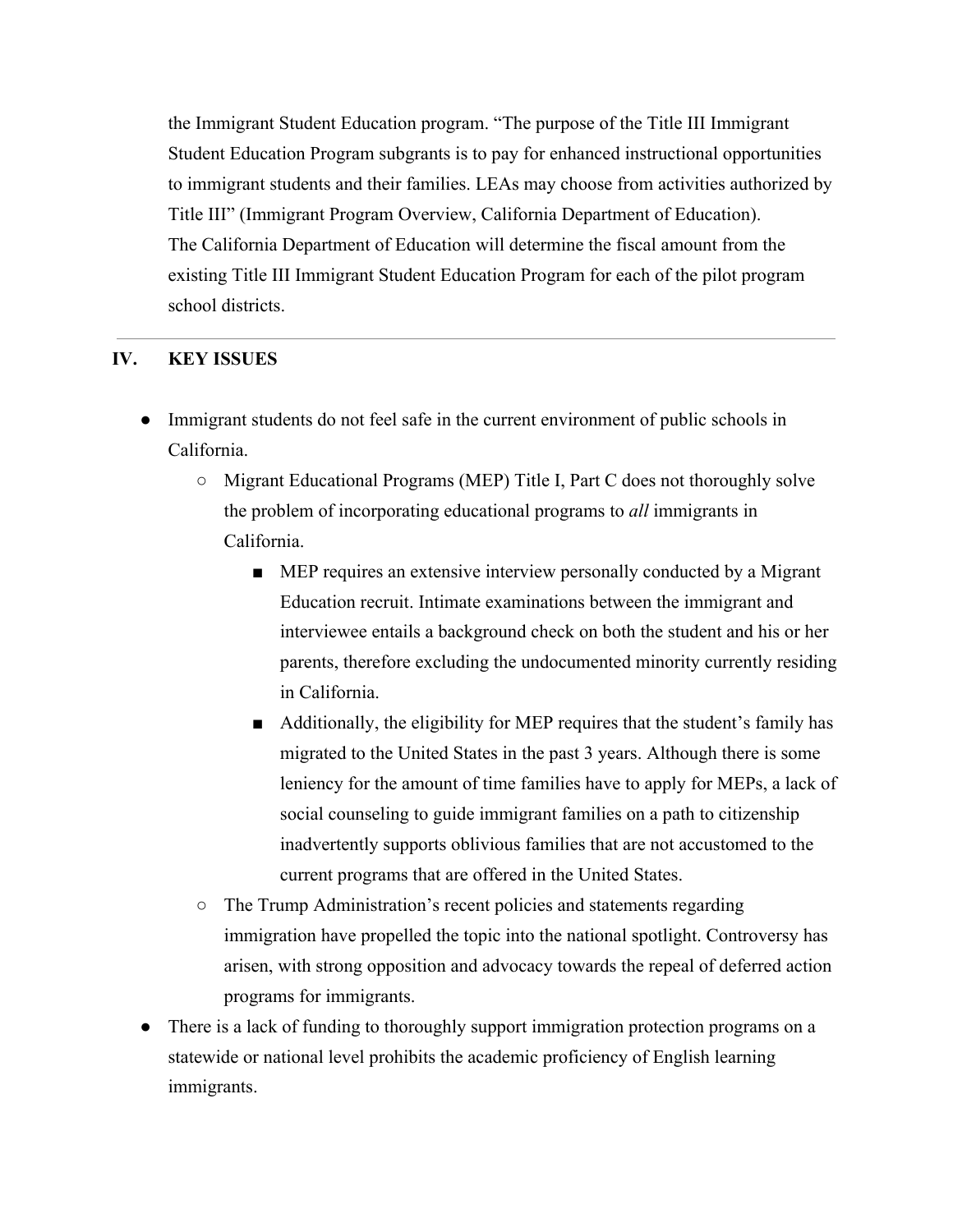- The Senate and Assembly Committees on Education should accommodate for the higher percentage of immigrants in the Californian population in comparison to the United States.
	- According to the Public Policy Institute of California research in 2015, the organization reports that 27 percent of the California population are immigrants, while 15.5 percent of the United States population are immigrants.
- Student attendance rate drops as U.S. Immigrations and Customs Enforcement (ICE) deportation numbers increase in fear of being deported.
	- In response, both the Los Angeles Unified School District (LAUSD) and San Francisco Unified School District have begun measures to protect students from U.S. Immigration and Customs Enforcement investigations.
	- In Life Academy of Oakland Unified School District, many immigrants did not feel comfortable going to school after the election of Trump because of anti-immigrant sentiment
	- School districts in California have reacted to these aforementioned investigations:
		- To limit the amount of disruption to the learning environment and to ensure the safety of their staff and students, which may include denying an individual from accessing a campus during school hours. (Educ. Code §§ 32212, 35160.)
		- In the unlikely event that ICE or other government authorities decide to pursue immigration-related investigations on school campuses, school staff should follow appropriate district procedures applicable to any visitor on campus, which could include, but are not limited to: (1) requesting that the agent sign in at the front desk; (2) that the agent provide valid identification and statement of purpose; and (3) approval from the site administrator or Superintendent. Immediate access to the student should be given if the agent has a warrant or a court order.

## **V. PROVEN RESULTS AND RATIONALE**

With a substantial population of foreign-born students, Oakland Unified School District (OUSD) recognized the importance of immigrant student integration and responded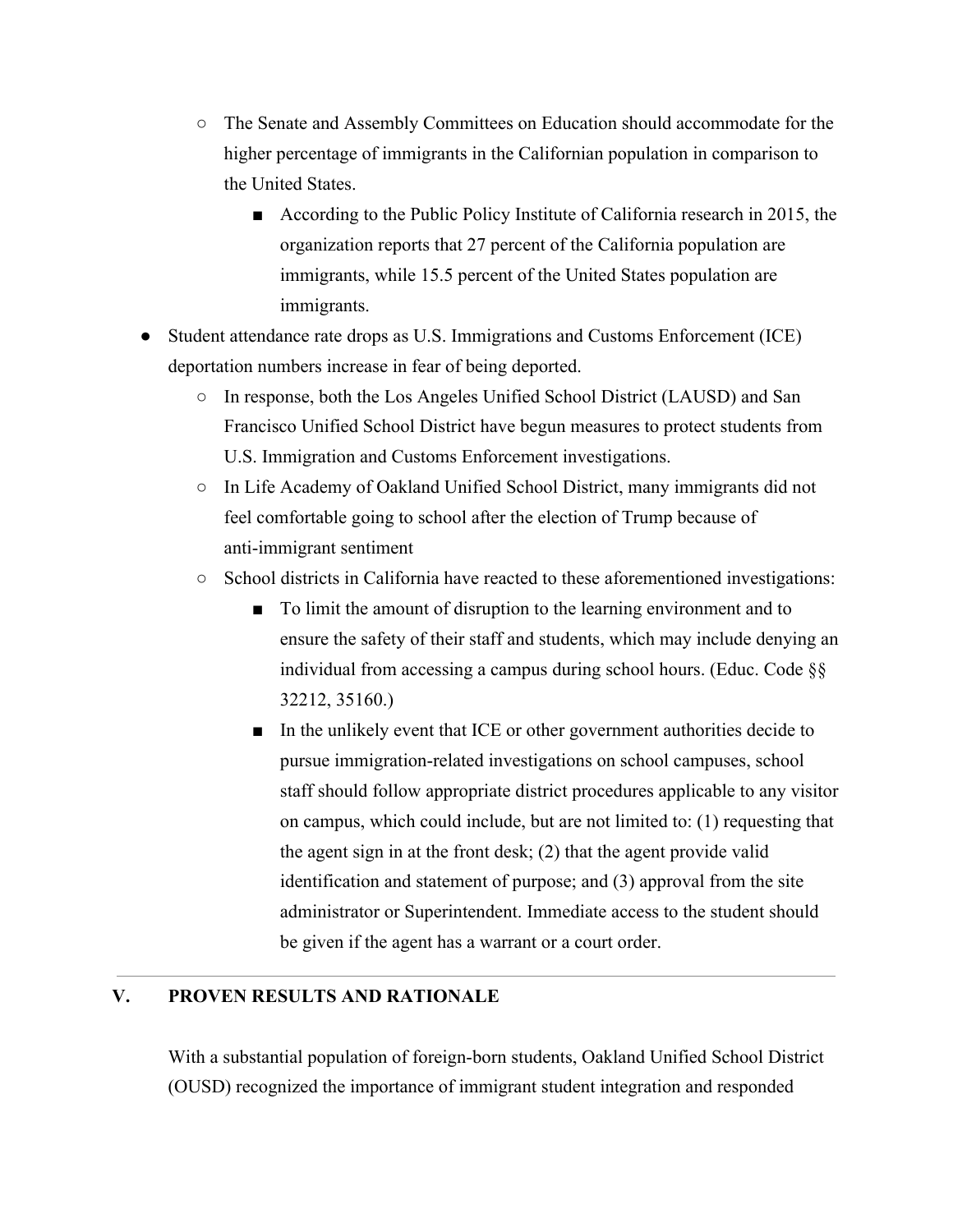accordingly in their 'Newcomer Program.' OUSD defines a 'newcomer' as someone who has been in the United States for less than three years and someone speaks another language at home besides English. The "Newcomer Program" provides "specialized services to meet their academic, social-emotional, and mental health needs" (OUSD). Additionally, this program has helped immigrants have an equal opportunity. This aid provided by the OUSD has increased graduation rates have increased by 13% for ELL students which includes undocumented immigrants. (Oakland Unified School District). This newcomer program has also been implemented in Oklahoma where Putnam City West High School created The Compadres Project. This project discusses topics such as the legal rights that belong to immigrants as well as. While incorporating the english language culture wholly encouraging the immigrants' domestic culture. In addition the high school has consolidated community service into their ELL curriculum. Beginning in 2007 the Compadres in Education has positively impacted the graduation rate among hispanic students within their school district by 70% Involvement in the Hispanic community has significantly increased through the district. For example the attendance of a traditional event in Oklahoma City has increased from 50 to more than 250 participants.

#### **VI. FISCAL ANALYSIS**

The amount of money awarded for the grant as well as the number of grants awarded will be decided as per the discretion of the California Department of Education; however, the amount of money awarded should be substantial enough to promote the submission of a significant number of district applications, thus incentivising the generation of more restorative justice programs throughout California. Additionally, there will relevant staff costs for the CDE to administer the grant.

#### **VII. SUMMARY OF PREVIOUS STATEWIDE DISCUSSION AND ACTION**

- A. AB 699 (in effect January 2019)
	- a. Emphasized that immigration status-based discrimination is prohibited in California's public K-12 school system, also directs Attorney General to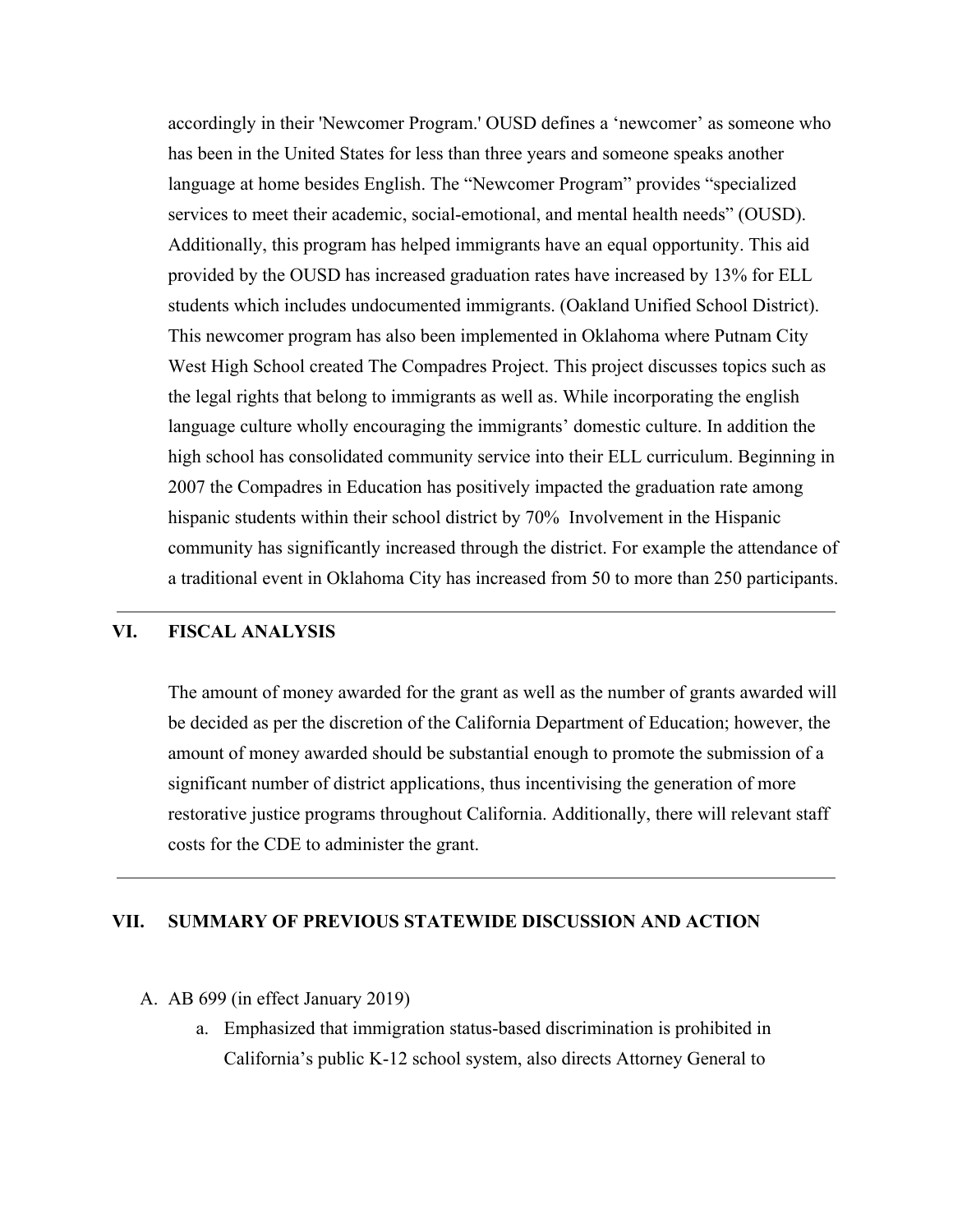publish/schools adopt policies to limit assistance w/ immigration enforcements while remaining consistent with federal law

- B. AB 1622 (in effect starting 2018-2019 school year)
	- a. Requires the governing board of a school district or county office of education that maintains any of grades 9-12 to designate a Dream Resource Liaison at each of their respective campuses that includes any of those grades. By requiring certain school districts and county offices of education to designate a Dream Resource Liaison, this bill imposes a state-mandated local program. The California Constitution requires the state to reimburse local agencies and school districts for certain costs mandated by the state. Statutory provisions establish procedures for making that reimbursement."
	- b. Existing law establishes a system of public elementary and secondary schools in this state, and authorizes local educational agencies throughout the state to operate schools and provide instruction to pupils in kindergarten and grades 1 to 12, inclusive.
- C. Senate Bill No. 1174
	- a. School districts and county offices of education shall, at a minimum, provide English learners with a structured English immersion program, as specified. The bill would authorize parents or legal guardians of pupils enrolled in the school to choose a language acquisition program that best suits their child, as provided.

#### D. S. 1615 - DREAM Act of 2017

- a. Proposed in 2001 and has been developed over time. In 2017, a final revision has been constituted, proposing that the children of undocumented immigrants be granted permanent residence and a path to citizenship, under the conditions of the following: Comes to the United States as a child, obtains a high school degree and GED, demonstrates a proficiency in the English language, has no criminal record, and passes a background test
- b. A Democratic standpoint on the immigration policies within the education system.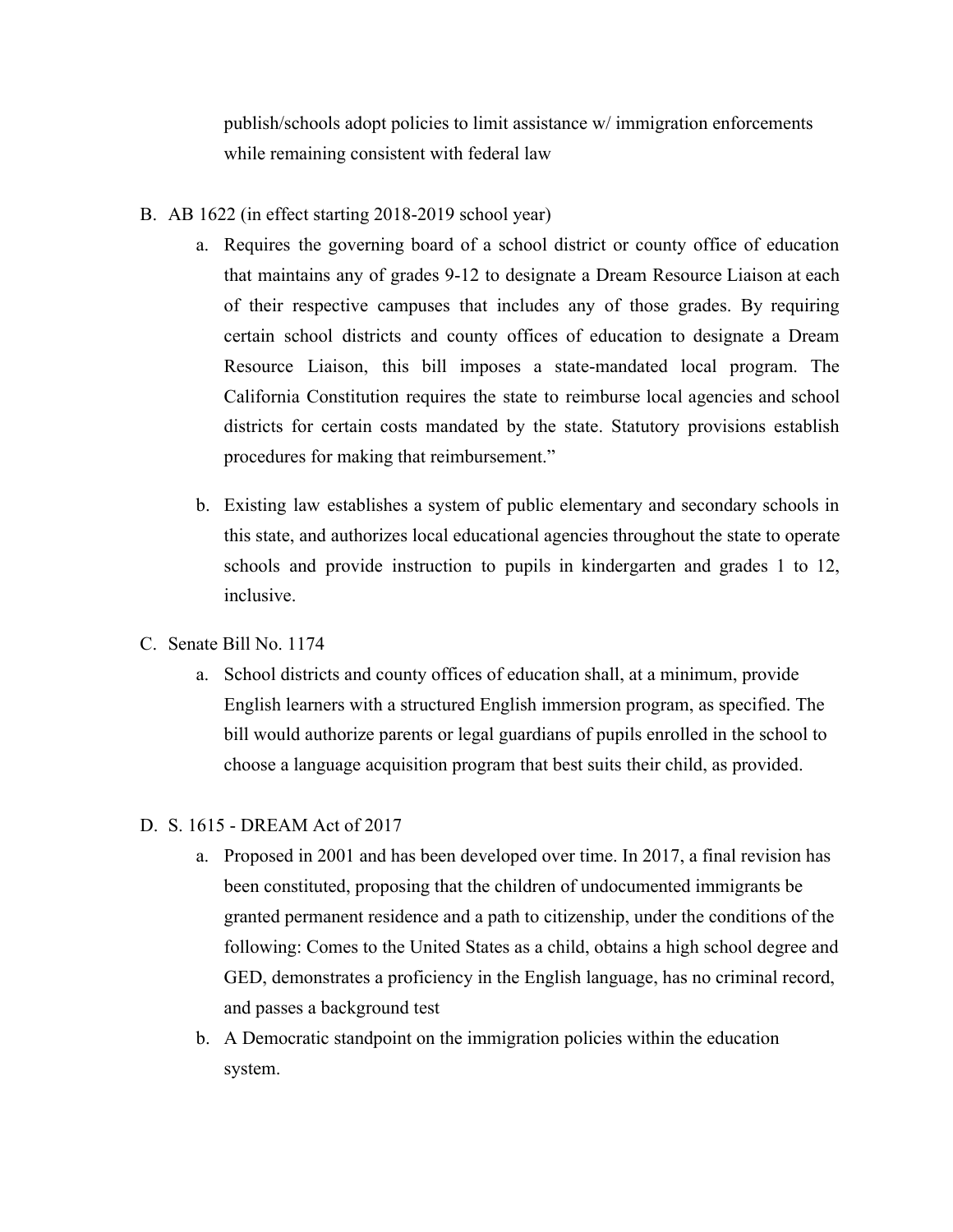- i. "These young people have lived in America since they were children and built their lives here. There is support across the country for allowing Dreamers — who have records of achievement — to stay, work, and reach their full potential. We should not squander these young people's talents and penalize our own nation. Our legislation would allow these young people — who grew up in the United States — to contribute more fully to the country they love"(Sen. Lindsey Graham (R-SC)).
- E. Deferred Action for Childhood Arrivals
	- a. Under the Obama administration in 2012, the DACA (Deferred Action for Childhood Arrivals) program was enacted, delaying actions such as deportation for undocumented children. In conjunction with DACA, DAPA (Deferred Action for Parents of Americans) was also enacted, ultimately postponing immigration action for the undocumented parents of legal United States residents. 242,339 young people have received DACA status between 2012 and March, 2017 in California, [\(Migration Policy Institute\)](http://www.migrationpolicy.org/programs/data-hub/deferred-action-childhood-arrivals-daca-profiles).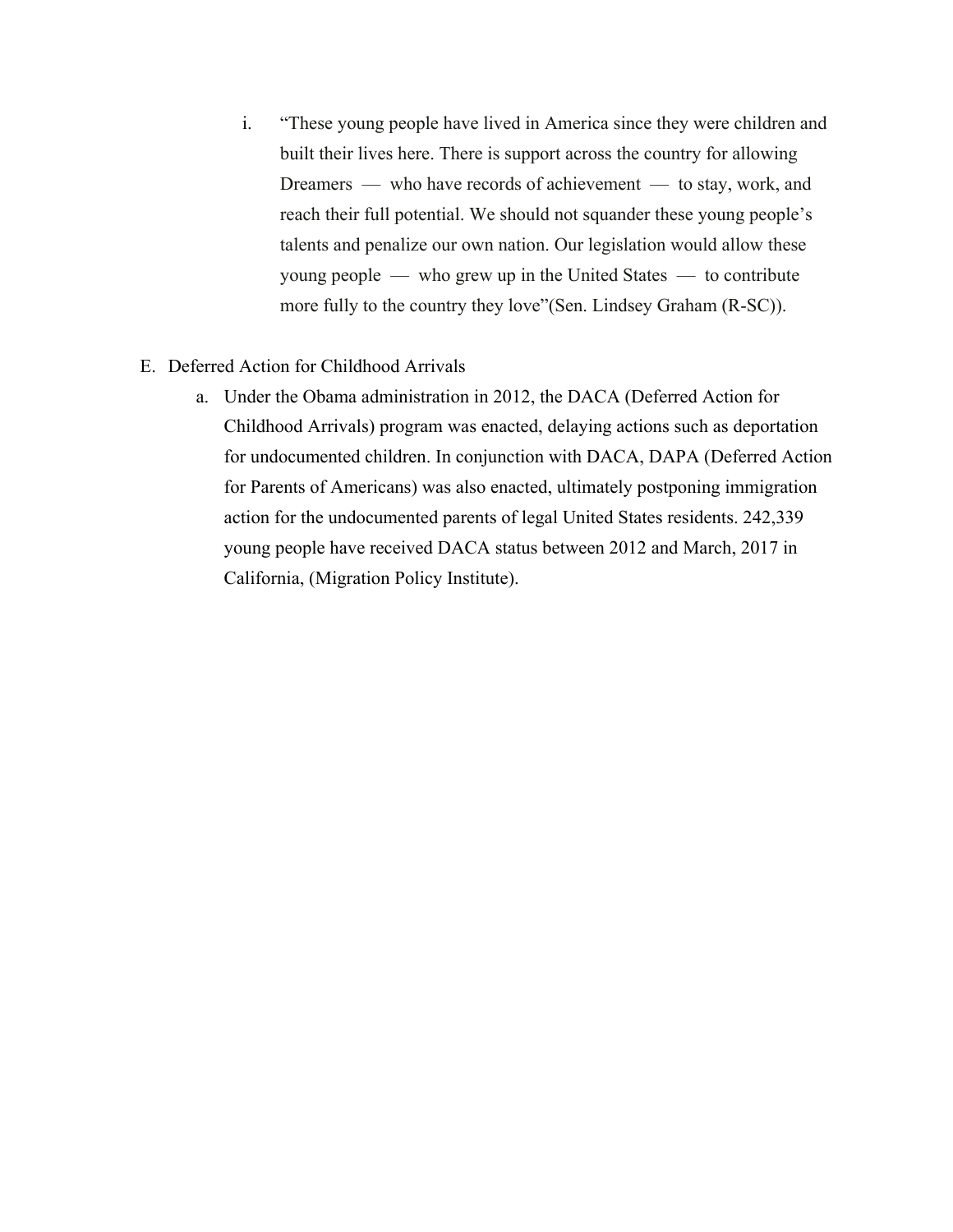## The Student Advisory Board on Legislation in Education Wednesday, January 17, 2018, Item #5

| Topic:       | <b>Environmental Awareness</b>                                                               |
|--------------|----------------------------------------------------------------------------------------------|
| Speakers:    | Kevin Phan, West Covina High School, West Covina; Avery Reed, Credo High School, Rohnert     |
|              | Park; Nevin Wolfe-Sallouti, Credo High, School, Rohnert Park                                 |
| Writers:     | Allison D'Souza, Cupertino High School, Cupertino; Alyssa Escamilla, San Marino High School, |
|              | San Marino; William Gu, Evergreen Valley High School, San José; Alyssa Heeb, Vasquez High    |
|              | School, Acton; Sofia Jáquez, Piedmont Hills High School, San José; Veronica Phen, Middle     |
|              | College High School, Stockton; Maya Tureez, Middle College High School, Stockton; Evan       |
|              | Whitlock, Frontier High School, Bakersfield; Britney Wong, Lincoln High School, Stockton     |
| Facilitator: | Helen Huh, Swarthmore College, Swarthmore, Pennsylvania                                      |
| Research:    | Evan Whitlock, Frontier High School, Bakersfield                                             |

### **I. PRIORITY**

The Student Advisory Board on Legislation in Education, a program of the California Association of Student Councils, has identified the lack of awareness of student's environmental impact as a priority.

#### **II. RECOMMENDED LEGISLATIVE ACTION**

The Student Advisory Board on Legislation in Education urges the California State Legislature to instruct the Instructional Quality Commission to create a standard model curriculum for Environmental Action and to highly encourage California districts to adopt and implement such curriculum into their high school laboratory science classes for one unit in the academic year at any given time.

### **III. RATIONALE/PROVEN RESULTS**

The implementation of an environmental action unit will allow high school students to understand human impact on the environment through hands-on experiences, creating long lasting impressions and habits. In addition to learning about environmental education in a textbook and through traditional means of learning, students are provided information through labs and projects which establish valuable habits. Laboratory science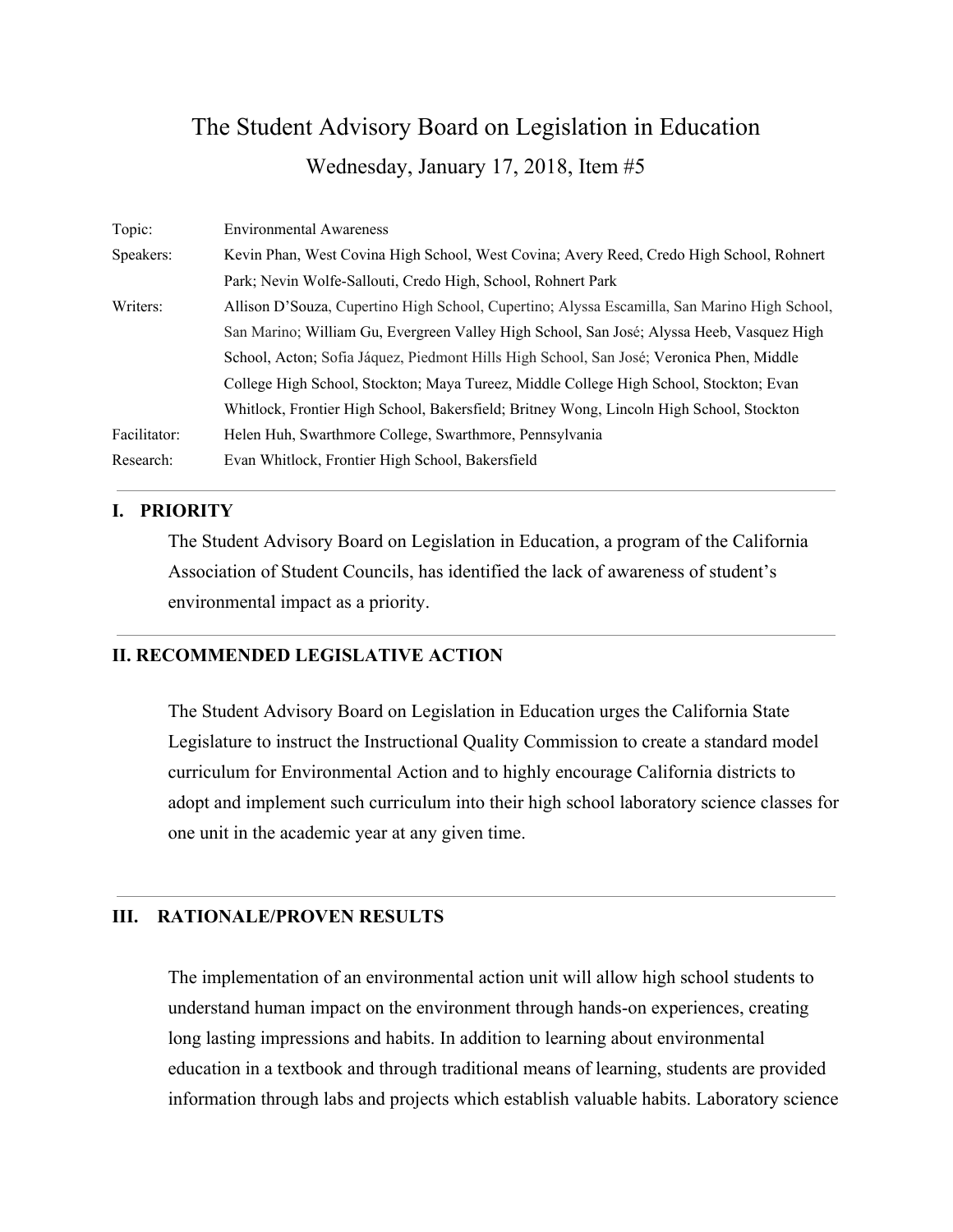courses are an A-G requirement for high school graduation, therefore all students will have access to the materials used in the growing sustainability workforce i.e. hydraulic engineers, solar technicians, and desalination. School districts would be able to decide how to implement the material into their current laboratory science curriculum, and science teachers will not require extensive training on the material as they should already possess a basic foundation in Environmental Science. There is a lack of environmental action programs available, those that do exist are not up to par with experiential application in a public high school curriculum. Developing a model curriculum allows districts to easily implement experiential learning and an environmental action unit.

#### **IV. KEY ISSUES**

- There is a lack of implementation of environmental science classes with a focus on individual sustainability practices.
- Districts lack the resources to implement environmental awareness and action.
- The current environmental literacy curriculum is not effective in generating cognizant environmental citizens who truly understand the impact that their actions have on the environment.

## **V. FISCAL ANALYSIS**

The California Department of Education would incur one-time General Fund costs necessary to develop the model curriculum in service learning over a three-year period. These costs would support an advisory committee (volunteers), a review of supplemental instructional resources, and curriculum experts.

Local educational agencies (LEAs) serving grades 9-12 are pressured by unknown local costs to offer units of environmental awareness. To implement this new curriculum, LEAs may need to hire new teachers, provide professional development for existing teachers, and purchase instructional materials. These costs would not be reimbursable by the state.

## **VI. SUMMARY OF PREVIOUS STATEWIDE DISCUSSION AND ACTION**

## *Current Legislative Action*

● SENATE BILL 424 -